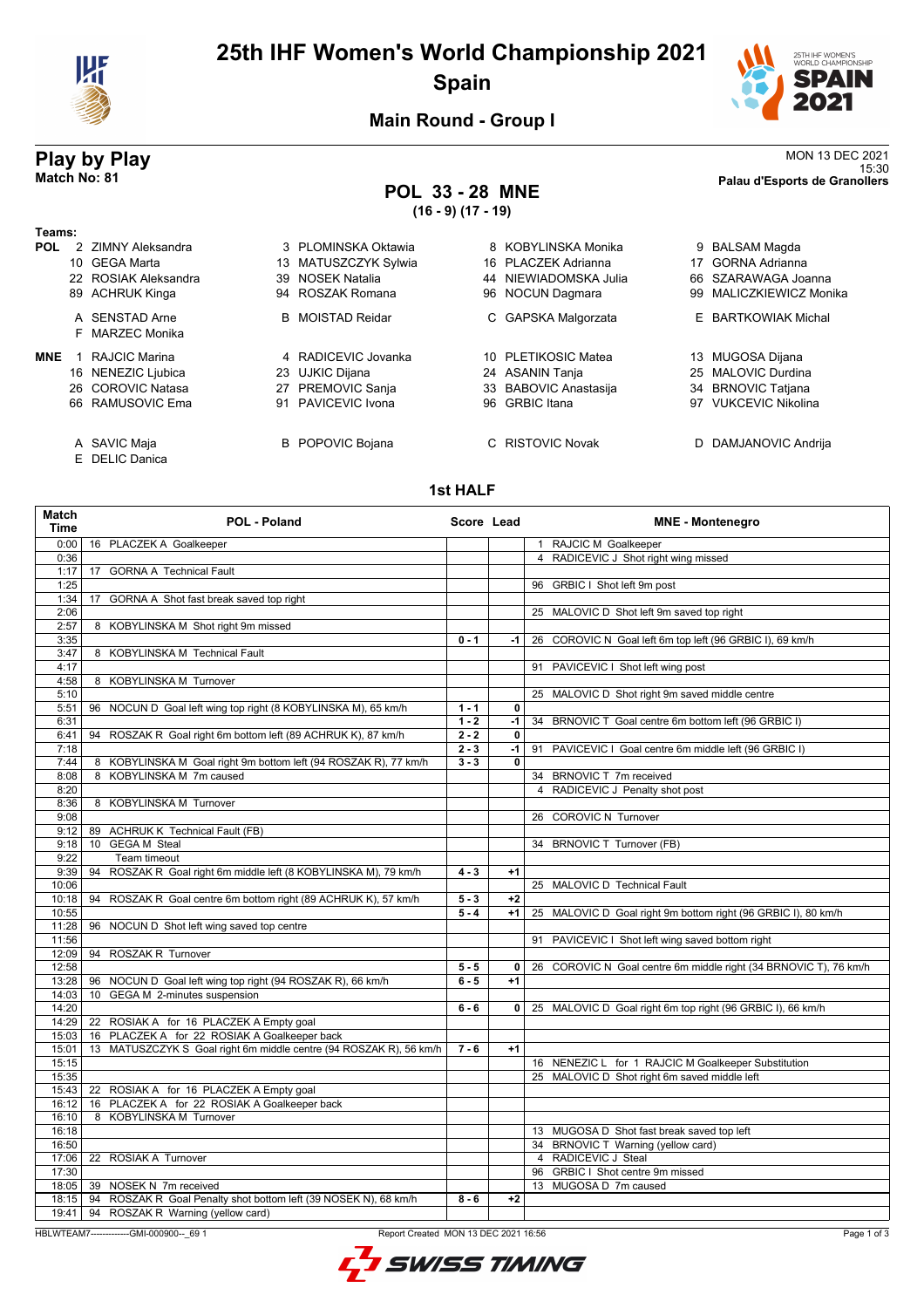

# **25th IHF Women's World Championship 2021 Spain**



## **Main Round - Group I**

# **POL 33 - 28 MNE**

**Play by Play**<br>MON 13 DEC 2021<br>Palau d'Esports de Granollers (15:30 15:30 **Match No: 81 Palau d'Esports de Granollers**

# **(16 - 9) (17 - 19)**

### **1st HALF**

| <b>Match</b><br><b>Time</b> | <b>POL - Poland</b>                                               | Score Lead |      | <b>MNE - Montenegro</b>                                   |
|-----------------------------|-------------------------------------------------------------------|------------|------|-----------------------------------------------------------|
| 19:53                       |                                                                   |            |      | 66 RAMUSOVIC E Technical Fault                            |
| 19:58                       | 94 ROSZAK R 7m received                                           |            |      | 96 GRBIC I 7m caused                                      |
| 19:58                       |                                                                   |            |      | 96 GRBIC I 2-minutes suspension                           |
| 19:58                       | 9 BALSAM M Goal Penalty shot middle centre (94 ROSZAK R), 74 km/h | $9 - 6$    | $+3$ |                                                           |
| 20:13                       |                                                                   |            |      | 10 PLETIKOSIC M for 16 NENEZIC L Empty goal               |
| 20:34                       |                                                                   |            |      | 26 COROVIC N Turnover                                     |
| 20:37                       |                                                                   |            |      | 16 NENEZIC L for 4 RADICEVIC J Goalkeeper back            |
| 21:12                       | 13 MATUSZCZYK S Goal breakthrough top centre, 50 km/h             | $10 - 6$   | $+4$ |                                                           |
| 21:16                       |                                                                   |            |      | Team timeout                                              |
| 21:56                       | 9 BALSAM M Steal                                                  |            |      | 10 PLETIKOSIC M Turnover                                  |
| 22:28                       | ROSIAK A Goal breakthrough bottom right, 62 km/h<br>22            | $11 - 6$   | $+5$ |                                                           |
| 22:57                       |                                                                   |            |      | 25 MALOVIC D Shot left 9m saved bottom right              |
| 23:33                       | 39 NOSEK N Goal right 9m top left, 85 km/h                        | $12 - 6$   | $+6$ |                                                           |
| 24:09                       |                                                                   |            |      | 96 GRBIC I Shot right 9m saved bottom right               |
| 24:44                       | 96 NOCUN D Goal left wing bottom left (22 ROSIAK A)               | $13 - 6$   | $+7$ |                                                           |
| 24:54                       |                                                                   |            |      | 33 BABOVIC A for 16 NENEZIC L Goalkeeper Substitution     |
| 25:29                       |                                                                   | $13 - 7$   | $+6$ | 26 COROVIC N Goal left 9m top right (96 GRBIC I), 76 km/h |
| 25:53                       | 22 ROSIAK A Goal left 6m bottom right                             | $14 - 7$   | $+7$ |                                                           |
| 26:11                       |                                                                   | $14 - 8$   | $+6$ | 27 PREMOVIC S Goal breakthrough bottom left, 53 km/h      |
| 26:39                       | 22 ROSIAK A Goal left 9m top right, 84 km/h                       | $15 - 8$   | $+7$ |                                                           |
| 26:59                       |                                                                   |            |      | 13 MUGOSA D Shot left wing saved middle right             |
| 27:28                       | 22 ROSIAK A Shot left 9m post                                     |            |      |                                                           |
| 27:50                       |                                                                   |            |      | 27 PREMOVIC S for 33 BABOVIC A Empty goal                 |
| 28:08                       |                                                                   |            |      | 33 BABOVIC A for 4 RADICEVIC J Goalkeeper back            |
| 28:09                       |                                                                   | $15 - 9$   | +6   | 34 BRNOVIC T Goal breakthrough top left, 64 km/h          |
| 29:04                       | 22 ROSIAK A Goal right 9m bottom right (89 ACHRUK K), 91 km/h     | $16 - 9$   | $+7$ |                                                           |
| 29:16                       |                                                                   |            |      | 27 PREMOVIC S for 33 BABOVIC A Empty goal                 |
| 29:36                       |                                                                   |            |      | 13 MUGOSA D Shot left wing post                           |
| 29:43                       |                                                                   |            |      | 33 BABOVIC A for 27 PREMOVIC S Goalkeeper back            |

### **2nd HALF**

| <b>Match</b><br><b>Time</b>                                                                   | <b>POL - Poland</b>                                            |           | Score Lead | <b>MNE - Montenegro</b>                                        |
|-----------------------------------------------------------------------------------------------|----------------------------------------------------------------|-----------|------------|----------------------------------------------------------------|
| 30:00                                                                                         | 16 PLACZEK A Goalkeeper                                        |           |            | 33 BABOVIC A Goalkeeper                                        |
| 30:40                                                                                         | 22 ROSIAK A Goal left 6m bottom right, 88 km/h                 | $17 - 9$  | $+8$       |                                                                |
| 31:21                                                                                         |                                                                | $17 - 10$ | $+7$       | 96 GRBIC I Goal left 6m top right, 70 km/h                     |
| 32:01                                                                                         | 22 ROSIAK A Goal left 6m bottom right (89 ACHRUK K), 58 km/h   | $18 - 10$ | $+8$       |                                                                |
| 32:26                                                                                         | 10 GEGA M Steal                                                |           |            | 96 GRBIC I Turnover                                            |
| 32:54                                                                                         | 39 NOSEK N Goal centre 9m middle left (22 ROSIAK A), 67 km/h   | $19 - 10$ | $+9$       |                                                                |
| 33:38                                                                                         |                                                                |           |            | 26 COROVIC N Shot left 6m saved middle left                    |
| 33:46                                                                                         | 39 NOSEK N Shot fast break post                                |           |            |                                                                |
| 33:54                                                                                         |                                                                |           |            | 34 BRNOVIC T Shot fast break missed                            |
| 34:25                                                                                         | 22 ROSIAK A Turnover                                           |           |            | RADICEVIC J Steal<br>$\overline{4}$                            |
| 34:30                                                                                         |                                                                |           |            | 66 RAMUSOVIC E Shot fast break saved top right                 |
| 34:41                                                                                         | 89 ACHRUK K Shot centre 9m post                                |           |            |                                                                |
| 34:47                                                                                         |                                                                |           |            | 4 RADICEVIC J Technical Fault (FB)                             |
| 35:14                                                                                         | 89 ACHRUK K Shot left 6m saved bottom left                     |           |            |                                                                |
| 35:54                                                                                         | 66 SZARAWAGA J Steal                                           |           |            | 96 GRBIC   Turnover                                            |
| 35:59                                                                                         | 96 NOCUN D Goal fast break top right (66 SZARAWAGA J), 53 km/h | $20 - 10$ | $+10$      |                                                                |
| 36:01                                                                                         |                                                                |           |            | Team timeout                                                   |
| 36:19                                                                                         |                                                                |           |            | 66 RAMUSOVIC E for 33 BABOVIC A Empty goal                     |
| 36:41                                                                                         |                                                                |           |            | 33 BABOVIC A for 91 PAVICEVIC I Goalkeeper back                |
| 36:40                                                                                         |                                                                |           |            | 96 GRBIC I Shot centre 6m saved bottom left                    |
| 36:46                                                                                         | 10 GEGA M Shot empty goal missed                               |           |            |                                                                |
| 36:57                                                                                         |                                                                |           |            | 91 PAVICEVIC I for 33 BABOVIC A Empty goal                     |
| 37:21                                                                                         |                                                                |           |            | 33 BABOVIC A for 66 RAMUSOVIC E Goalkeeper back                |
| 37:21                                                                                         | 10 GEGA M 2-minutes suspension                                 |           |            |                                                                |
| 37:46                                                                                         |                                                                | $20 - 11$ | +9         | 25 MALOVIC D Goal right 6m bottom left (96 GRBIC I), 75 km/h   |
|                                                                                               | 37:59 39 NOSEK N for 16 PLACZEK A Empty goal                   |           |            |                                                                |
| 38:21                                                                                         | 16 PLACZEK A for 9 BALSAM M Goalkeeper back                    |           |            |                                                                |
| 38:20                                                                                         | 96 NOCUN D Shot left wing missed                               |           |            |                                                                |
| 38:47                                                                                         |                                                                | $20 - 12$ | $+8$       | 25 MALOVIC D Goal right 6m bottom centre (96 GRBIC I), 78 km/h |
| 38:58                                                                                         | 39 NOSEK N for 16 PLACZEK A Empty goal                         |           |            |                                                                |
| 39:22                                                                                         | 39 NOSEK N Goal left 9m top right, 72 km/h                     | $21 - 12$ | +9         |                                                                |
| 39:36                                                                                         |                                                                |           |            | 25 MALOVIC D Turnover                                          |
| 39:46                                                                                         | 16 PLACZEK A for 22 ROSIAK A Goalkeeper back                   |           |            |                                                                |
| 40:14                                                                                         | 22 ROSIAK A Turnover                                           |           |            | 66 RAMUSOVIC E Steal                                           |
| 40:48                                                                                         |                                                                |           |            | 25 MALOVIC D Shot centre 9m missed                             |
| HBLWTEAM7--------------GMI-000900-- 69 1<br>Page 2 of<br>Report Created MON 13 DEC 2021 16:56 |                                                                |           |            |                                                                |